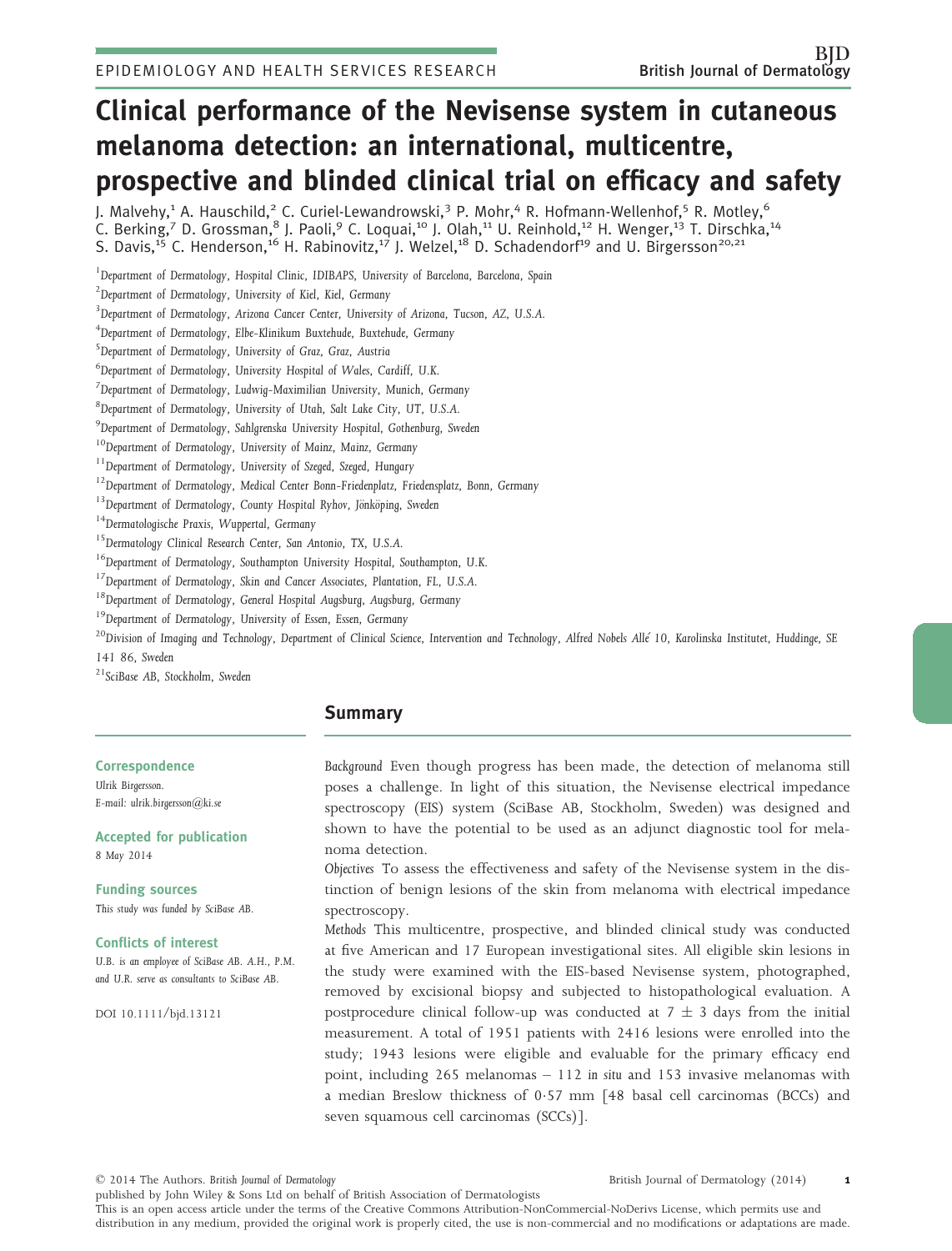*Results* The observed sensitivity of Nevisense was 96.6% (256 of 265 melanomas) with an exact one-sided 95% lower confidence bound estimated at 942% and an observed specificity of 344%, and an exact two-sided 95% confidence bound estimated at 32.0-36.9%. The positive and negative predictive values of Nevisense were 211% and 982%, respectively. The observed sensitivity for nonmelanoma skin cancer was 100% (55 of 48 BCCs and seven SCCs) with an exact two-sided 95% confidence bound estimated at  $93.5-100.0\%$ .

*Conclusions* Nevisense is an accurate and safe device to support clinicians in the detection of cutaneous melanoma.

## What's already known about this topic?

- Although progress has been made in the detection of melanoma it still poses a challenge.
- Electrical impedance spectroscopy (EIS) may potentially be used as a diagnostic aid for the detection of melanoma.

## What does this study add?

- In the largest international prospective study of its kind in melanoma detection, the EIS system Nevisense was shown to be both accurate and safe in the lesion cohort studied.
- In the absence of a perfect gold standard, the accuracy of a device should be compared with the consensus diagnosis from multiple experts.

Early detection of melanoma is vital for treatment outcome and survival. Treatment of early-stage melanoma is mostly curative, whereas thicker melanomas are associated with a poor 5-year survival rate due to increased metastatic poten- $\text{tail}^{1,2}$  In most instances, physicians feel fairly confident when distinguishing nonsuspicious from suspicious lesions by relying on unaided eye examination, dermoscopy assessment and patient history. However, cutaneous melanomas can be misdiagnosed as benign, and a significant proportion of benign lesions are unnecessarily excised. The sensitivity of the clinical diagnosis of cutaneous melanoma with unaided eye examination is around 60% and can improve significantly with the use of dermoscopy.<sup>3–37</sup> Although progress has been made in the detection of melanoma it still poses a challenge, especially in its earlier stages. Therefore, a number of technologies utilizing either visual or nonvisual techniques, such as total body photography,<sup>38,39</sup> confocal microscopy,<sup>40,41</sup> Raman spectroscopy,<sup>42,43</sup> multispectral imaging,<sup>44</sup> automated dermoscopy image analysis,<sup>45</sup> genomic detection of melanoma by stratum corneum stripping<sup>46</sup> and electrical impedance spectroscopy (EIS),47,48 have been developed to support physicians in detecting melanomas at an earlier stage. In a previous study, the EIS-based Nevisense system (SciBase AB, Stockholm, Sweden) was shown to have the potential to be used as an adjunct diagnostic tool, although it was concluded that more clinical data were necessary to ensure the safety and effectiveness of the system.<sup>48</sup>

The aim of this clinical investigation was to assess the safety and effectiveness of the Nevisense system, which has been designed to aid in the discrimination between benign lesions and primary cutaneous melanoma. In this article, results are presented and discussed in the context of clinical utility.

## Materials and methods

## Ethical conduct

The guidelines of the revised Declaration of Helsinki, the Guidelines of Good Clinical Practice (ISO-14155), and the demands of national and data protection laws and other applicable regulatory requirements were followed. The clinical trial registration number is NCT01077050 (www.ClinicalTrials. gov).

#### Study design and data acquisition

Recruitment into this blinded multicentre prospective study was conducted at five American and 17 European investigational sites (Sweden, Germany, Austria, Hungary, U.K. and Spain). Potential study participants were screened according to the inclusion and exclusion criteria. Subsequent to written informed consent, patients were asked about their medical history and a clinical evaluation was performed. A photograph and dermoscopic image of each included lesion was taken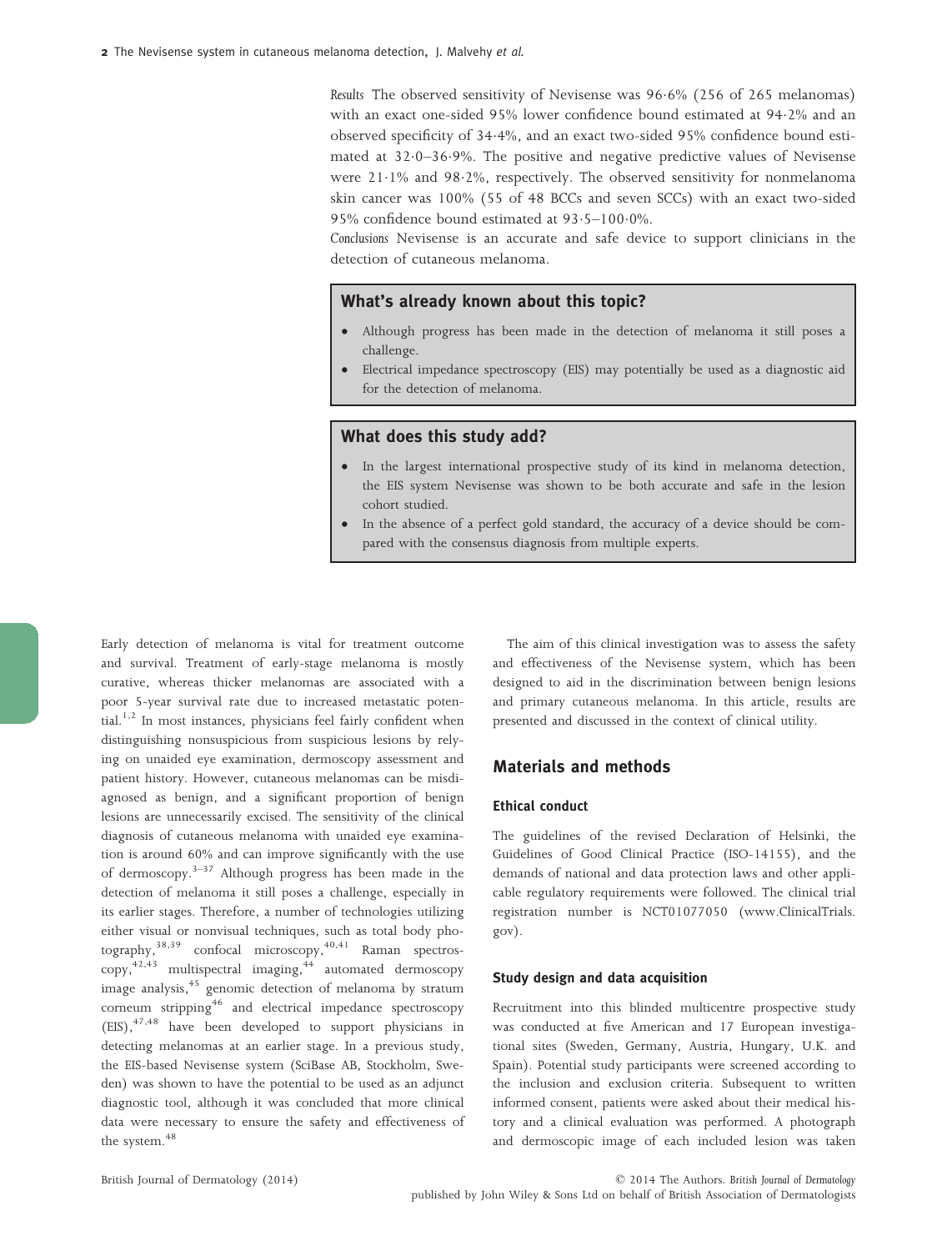before and after Nevisense measurements to document evaluation according to the protocol. In accordance with standard clinical practice, eligible and evaluable lesions were excised and subjected to the investigational site's histopathology evaluation and managed accordingly.

A further histopathological evaluation was completed by a panel of three experienced histopathologists who evaluated each lesion independently and were blinded from the investigational site's original histopathology diagnosis. In the case of agreement among the experts, the diagnosis was considered as the study's histopathological gold standard (HGS). If there was significant disagreement among the pathology reviewers on whether the lesion represented a malignancy, the respective slides were submitted to two additional experts whose diagnosis was then chosen as the HGS if they reached agreement. In case of disagreement by the two additional reviewers, the corresponding lesion was excluded from the efficacy analysis.

A postprocedure follow-up either by a telephone call or at a participant's visit to the investigational site was conducted at  $7 \pm 3$  days after the Nevisense evaluation, at which time the patient was evaluated for any adverse events.

#### Inclusion and exclusion criteria

Patients with skin lesions selected for total excision to rule out melanoma were asked to participate in the study. To minimize selection bias, all lesions destined for excision were eligible for inclusion in the study. To ensure a broad spectrum of excised lesions, dermatologists were encouraged to enroll a mix of lesions with an even distribution of low-, mediumand high-risk lesions. The exclusion criteria were derived from previous studies conducted with the investigational device and are listed in Table 1.<sup>47,48</sup>

#### Table 1 Exclusion criteria

| Men or women of any ethnic group aged $\leq 18$ years          |
|----------------------------------------------------------------|
| Patient not willing or able to read, understand and sign the   |
| study-specific informed consent form                           |
| Metastases or recurrent lesions                                |
| Lesion $\leq$ 2 mm or $>$ 20 mm in diameter                    |
| Lesion located on acral skin, e.g. sole or palm                |
| Lesion located on areas of scars, crusts, psoriasis, eczema or |
| similar skin conditions                                        |
| Lesion on hair-covered areas, e.g. scalp, beards, moustaches   |
| or whiskers                                                    |
| Lesion located on genitalia                                    |
| Lesion located in an area that has been previously biopsied or |
| subjected to any kind of surgical intervention or trauma       |
| Lesion located on mucosal surfaces                             |
| Lesion with foreign matter, e.g. tattoo or splinter            |
| Lesion and/or reference located on acute sunburn               |
| Skin surface not measurable, e.g. lesion on a stalk            |
| Skin surface not accessible, e.g. inside ears, under nails     |
| Skin not intact (measurement area), e.g. bleeding or with      |
| clinical noticeable ulceration                                 |
|                                                                |

#### Review of images

The photographs and dermoscopic images were taken with a Sony DSC-W290 (Sony, Tokyo, Japan) and a hand-held dermoscope (DermLite II PRO HR®, 3Gen; DermLite, San Juan Capistrano, CA, U.S.A.). The images were reviewed by three dermatologists with 2–5 years of experience in dermoscopy assessment. The option to reach out to additional experienced dermoscopists in difficult cases was allowed. Lesions were classified according to the clinical ABCD rule,<sup>49,50</sup> the dermoscopic ABCD rule,<sup>51</sup> the seven-point checklist<sup>52</sup> and the overall suspicion of malignancy classified by the visual classification board from 0 (benign) to 10 (malignant). This was conducted to ascertain a standardized clinical and dermoscopic classification of the degree of suspicion of malignancy of each study lesion.

## Blinding

The case report forms, the Nevisense measurements and the histopathological reports were kept blinded from the sponsor by a contract research organization until classification of all lesions in the pivotal study had been made.

The investigators were blinded to the entire diagnostic information of the device to ensure that the device could not bias the clinical judgement nor affect the clinical management of the patient in any way.

## Electrical impedance spectroscopy measurements

Electrical impedance was measured with the Nevisense system equipped with a spring-loaded probe and a disposable electrode having an active area of approximately 5  $\times$  5 mm<sup>2</sup>. Prior to measurement, the skin was moistened for 30 s with physiological saline solution, after which a reference measurement of healthy skin close to the lesion was performed. The procedure was then repeated on the lesion under study. The system measures the overall electrical resistance and reactance at 35 different frequencies logarithmically distributed between 1.0 kHz and 2.5 MHz at four depth settings with a total of 10 permutations. The applied voltage and resulting current is limited to 150 mV and 75 µA, respectively, and is not sensed by the patient. Measurements take approximately 8 s, and within seconds the system computes both a score  $(0-10)$  and a dichotomous output (EIS negative/positive) at a fixed cut-off. The fixed threshold is set at 4, i.e. scores  $\leq$  4 are EIS negative and scores of ≥ 4 are EIS positive. The dichotomous output was used in the study to demonstrate the sensitivity and specificity end points.

#### Study objective and end point

The objective of this clinical investigation was to determine the safety and effectiveness of the Nevisense device, which has been designed to help distinguish between cutaneous melanoma and benign lesions of the skin, using EIS relative to the HGS.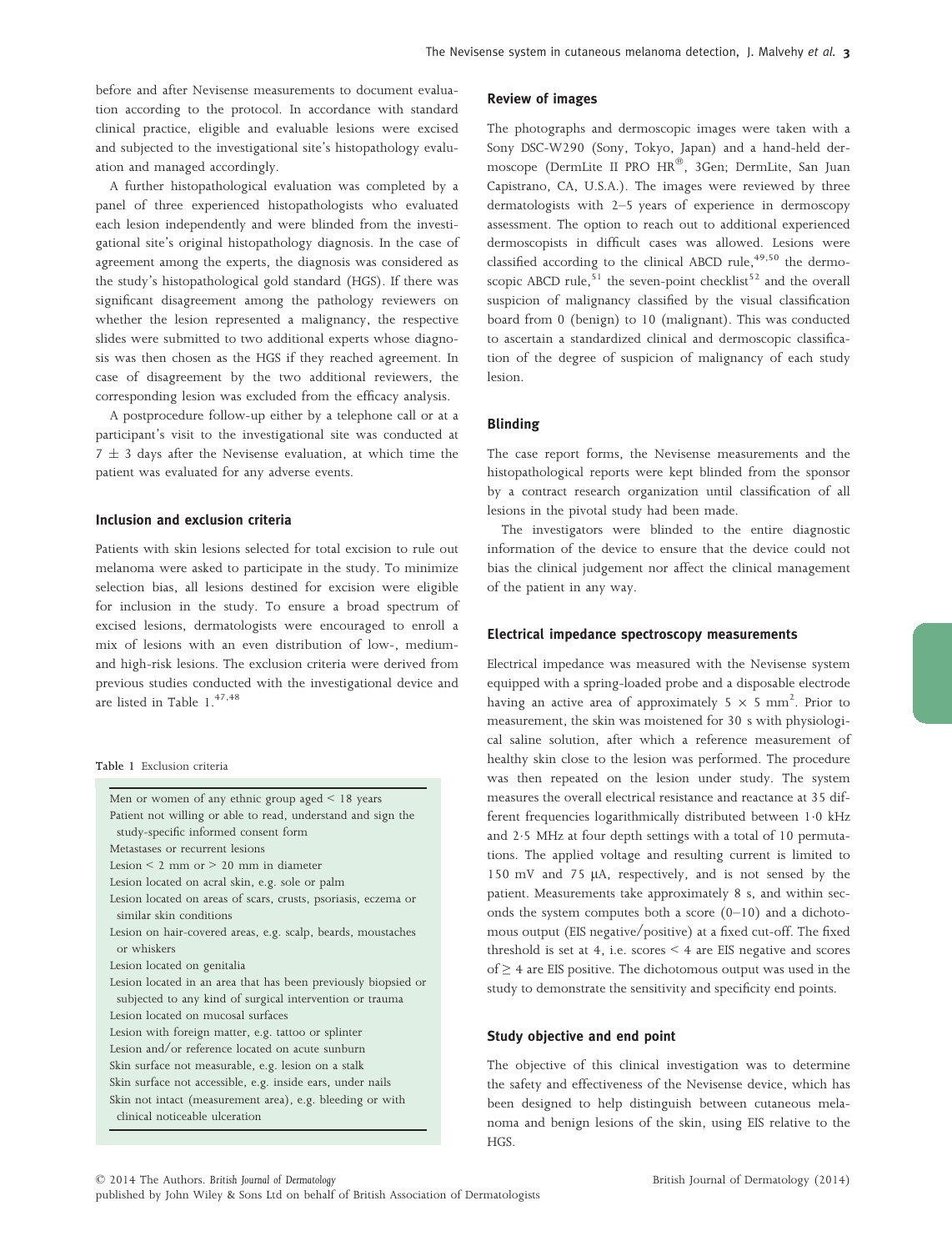This study had two coprimary analyses, aiming to demonstrate the accuracy of the Nevisense device: (i) a one-sided exact 95% confidence bound of the sensitivity in detecting cutaneous melanoma of > 90% (sensitivity  $\geq$  0.90 to detect melanoma); (ii) nonrandom result at the given sensitivity, i.e. sensitivity + specificity  $> 1.0$ .

The safety of the Nevisense analysis was measured by the occurrence and incidence of all adverse events reported for study participants throughout their participation in the study. The primary safety end point was achieved if no serious adverse events related to the device had occurred.

## Additional analysis

#### Clinical histopathological gold standard

To estimate the sensitivity and specificity of the clinical HGS used for treatment the investigational site's histopathological diagnoses were compared with the study HGS. The analysis was conducted on eligible and evaluable lesions.

#### Unaided lesion evaluation and dermoscopy assessment

The observed sensitivity and specificity of the visual reference standard was calculated using the cut-offs prespecified from literature and the outcome of the different visual classification algorithms.

## Results

#### Study participants and skin lesions

A total of 1951 participants with 2416 lesions were recruited between March 2010 and November 2011. The demographic characteristics of the study population are presented in Table 2. The median age of the patients was 48 years (range 18–91). Women comprised 519% of the study group. Most  $(97.1%)$  patients were white and the majority were either of Fitzpatrick skin type 2 or 3. No significant differences in the demographic characteristics between the enrolled and the eligible lesions were observed.

Table 3 presents the distribution of reasons for exclusion from the effectiveness analysis. Out of the 2416 registered lesions a total of 473 were excluded, mainly owing to investigator oversight or the inability to render a final histopathological diagnosis. Approximately one-quarter of the excluded lesions were device-related (inadequate reference measurement quality or general device failures).

#### Performance of Nevisense

The dichotomous outcome of the Nevisense system was compared with the HGS. Of the 1943 eligible and evaluable lesions (Table 4), 265 (13·2%) were cutaneous melanoma, 55 (28%) were nonmelanoma skin cancer (NMSC), including Table 2 Demographic characteristics of the enrolled and eligible participants

|                        | Patients enrolled | Patients with<br>eligible lesions<br>$(n = 1611)$ |  |  |
|------------------------|-------------------|---------------------------------------------------|--|--|
| Characteristics        | $(n = 1950)$      |                                                   |  |  |
| <b>Sex</b>             |                   |                                                   |  |  |
| Male                   | 929(47.6)         | 765 $(47.5)$                                      |  |  |
| Female                 | 1013(51.9)        | 846 $(52.5)$                                      |  |  |
| Missing                | 8(0.4)            | 0(0)                                              |  |  |
| Age (years),           | $48(18-91)$       | $48(18-91)$                                       |  |  |
| median (range)         |                   |                                                   |  |  |
| Race and ethnicity     |                   |                                                   |  |  |
| Asian                  | 5(0.3)            | 5(0.3)                                            |  |  |
| White                  | 1893(97.1)        | 1571(97.5)                                        |  |  |
| Black or African       | 2 $(0.1)$         | 2(0.1)                                            |  |  |
| American               |                   |                                                   |  |  |
| Hispanic or Latino     | 29(1.5)           | 25 $(1.6)$                                        |  |  |
| Other                  | 12 $(0.6)$        | 8(0.5)                                            |  |  |
| Missing                | 9(0.5)            | 0(0)                                              |  |  |
| Fitzpatrick skin type  |                   |                                                   |  |  |
| 1. Always burns        | 136(7)            | 117 $(7.3)$                                       |  |  |
| easily; never tans     |                   |                                                   |  |  |
| 2. Always burns        | 945 $(48.5)$      | 783 $(48.6)$                                      |  |  |
| easily; tans minimally |                   |                                                   |  |  |
| 3. Burns moderately;   | 635 $(32.6)$      | 526 $(32.7)$                                      |  |  |
| tans gradually         |                   |                                                   |  |  |
| 4. Burns minimally;    | 192(9.8)          | 158(9.8)                                          |  |  |
| always tans well       |                   |                                                   |  |  |
| 5. Rarely burns;       | 29 $(1.5)$        | 23 $(1.4)$                                        |  |  |
| tans profusely         |                   |                                                   |  |  |
| 6. Never burns;        | 1(0.1)            | 1(0.1)                                            |  |  |
| deeply pigmented       |                   |                                                   |  |  |
| Missing                | 12 $(0.6)$        | 3(0.2)                                            |  |  |

Data presented as number (percentage) of patients, except for age. For one subject, the signed informed consent form could not be located at the site and the data were thus deleted.

basal cell carcinomas (BCCs) and squamous cell carcinomas (SCCs), of which Nevisense correctly identified 256 melanomas and all 55 NMSCs, yielding an observed sensitivity of 96.6% and 100.0%, respectively. A total of 157 naevi with severe dysplasia were included, of which Nevisense gave a positive reading for malignancy in 132 cases. Seven out of eight actinic keratoses gave a positive reading. One Merkel cell carcinoma was included, which was correctly identified as malignant. Out of the remaining 1457 lesions, 501 were diagnosed as negative, yielding an observed specificity of 344%. No significant difference in the presented sensitivity and specificity was encountered, when the possible dependency in outcome between the lesions of the same patient was accounted for through a generalized linear mixed model. The positive predictive value (PPV) of Nevisense was  $21.1\%$  and the negative predictive value (NPV) was 982%. The Nevisense score was compared with lesion severity and, as can be discerned from Figure 1, a clear step function is evident for the score outcome with increasing lesion severity.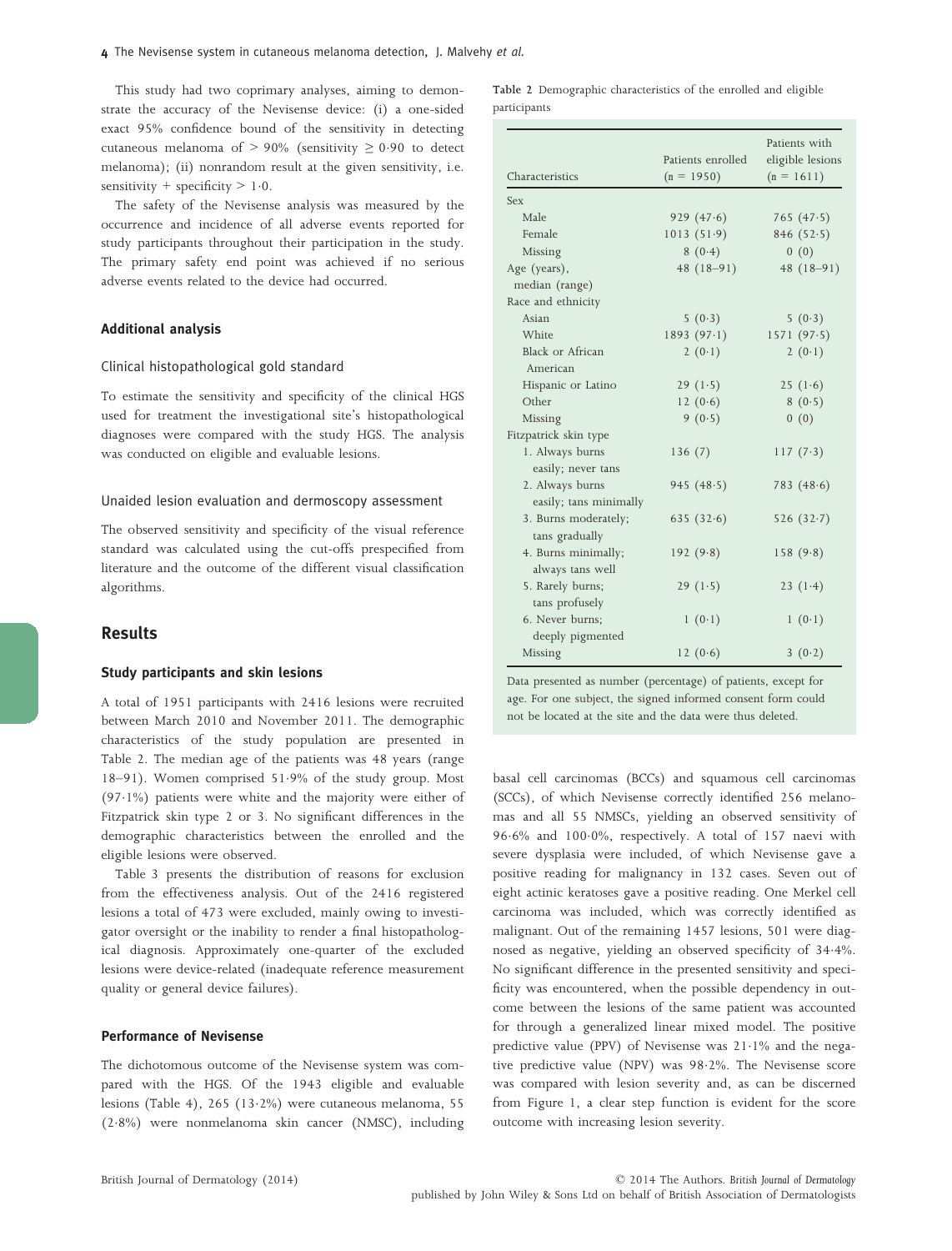| Table 3 Reasons for exclusion of lesions from the analysis |
|------------------------------------------------------------|
|------------------------------------------------------------|

|                                                      | No. of<br>lesions |               |                        |
|------------------------------------------------------|-------------------|---------------|------------------------|
| Reason for exclusion                                 | n                 | $\frac{0}{0}$ | Source                 |
| Lesions included                                     | 2416              |               |                        |
| Signed informed consent<br>form missing              | $\mathbf{1}$      | < 0.1         | Investigator: $11.0\%$ |
| Withdrawal                                           | 17                | 0.7           |                        |
| Not eligible (i.e.<br>inclusion/exclusion)           | 61                | 2.5           |                        |
| Major protocol violation                             | 29                | 1.2           |                        |
| Measurement not acquired                             | 60                | 2.5           |                        |
| Coverage <sup>a</sup>                                | 98                | 4.1           |                        |
| Ineligible histopathology<br>(preparation quality)   | 8                 | 0.3           | Pathology: $4.1\%$     |
| Missing histopathology <sup>b</sup>                  | 39                | 1.6           |                        |
| Inaccurate mapping of<br>histopathology <sup>c</sup> | 7                 | 0.3           |                        |
| No consensus <sup>d</sup>                            | 44                | 1.8           |                        |
| Poor reference quality <sup>e</sup>                  | 95                | 3.9           | Device-related: 4.5%   |
| Device failure                                       | 14                | 0.6           |                        |
| Eligible lesions                                     | 1943              |               |                        |

a Less than 75% of the lesion was covered with measurements, e.g. a  $10 \times 10$ -mm<sup>2</sup> lesion only measured once was excluded. <sup>b</sup>No histology slides were/could be provided by the site. <sup>c</sup>Provided histology slides were not mapped accurately to the lesion measured. <sup>d</sup>The consensus board could not agree on a final diagnosis. <sup>e</sup>Inability to obtain a reference measurement with adequate quality after four consecutive attempts.

#### Nevisense false negatives

Of the nine melanomas classified by Nevisense as false negative, seven had sufficient image quality to render an outcome for the ABCD dermoscopy rule and seven-point checklist by the reviewing dermatologists. The overall visual malignancy grading scored two of this subset of seven melanomas as positive with a score of 4, and five as negative with a score of  $0 - 2$ .

Three of the nine FN lesions were identified on patients aged < 30 years. The median diameter of these nine lesions was 4 mm (range 2–8), of which five had a diameter < 6 mm. Seven were *in situ* and two were early invasive melanomas (T1a) with Breslow thicknesses of 04 mm and 0.6 mm, respectively. The lesions were located on the following anatomical locations: lower extremities (*n* = 4), upper extremities  $(n = 1)$ , upper back  $(n = 2)$ , buttocks  $(n = 1)$  and facial area  $(n = 1)$ .

## Performance of the unaided examination and dermoscopy assessment

To determine the diagnostic uncertainty of the study lesions, a postexcisional performance study of unaided examination and dermoscopy was completed. Of the 1943 eligible and evaluable lesions, 1701 (238 melanomas) had sufficient image

Table 4 Observed sensitivity (Sens) and specificity (Spec) for Nevisense combined with lower (LCB) and upper 95% confidence bounds (UCB), and true and false positives/negatives in the efficacy analysis population differentiated by histopathological lesion type and melanoma thickness

| Type                          | Sens           | $\mathbb{TP}^{\mathrm{a}}$ | FN <sup>a</sup> | Total          | ${\rm LCB}^{\rm b}$ | $UCB^b$                             |
|-------------------------------|----------------|----------------------------|-----------------|----------------|---------------------|-------------------------------------|
| Melanoma <sup>c</sup>         | 96.6           | 256                        | 9               | 265            | $93.7^{d}$          | 98.4                                |
| pTis                          | 93.8           | 105                        | $\overline{7}$  | 112            | $87 - 6$            | 97.5                                |
| pT1a                          | 97.9           | 92                         | $\overline{2}$  | 94             | 92.5                | 99.7                                |
| pT1b                          | 100            | 19                         | $\overline{0}$  | 19             | 82.4                | 100                                 |
| pT2a                          | 100            | 7.4                        | $\Omega$        | 7.4            | $85 - 8$            | 100                                 |
| pT2b                          | 100            | 11                         | $\Omega$        | 11             | 71.5                | 100                                 |
| pT3a                          | 100            | 1                          | $\Omega$        | $\mathbf{1}$   | 2.5                 | 100                                 |
| pT3b                          | 100            | 3                          | $\overline{0}$  | 3              | $29 - 2$            | 100                                 |
| pT4a                          | 100            | $\mathbf{1}$               | $\overline{0}$  | $\mathbf{1}$   | 2.5                 | 100                                 |
| pT4b                          | NA             | $\overline{0}$             | $\overline{0}$  | $\overline{0}$ | NA                  | <b>NA</b>                           |
| Severe dysplasia <sup>e</sup> | $84 - 1$       | 132                        | 25              | 157            | 77.4                | 89.4                                |
| Type                          | Spec           | TN <sup>a</sup>            | FP <sup>a</sup> | Total          | LCB <sup>b</sup>    | $\ensuremath{\mathsf{UCB}}^{\rm b}$ |
| Mild/moderate dysplasia       | $36 - 1$       | 357                        | 631             | 988            | $33 - 1$            | 39.2                                |
| Moderate dysplasia            | $24 - 1$       | 80                         | 252             | 332            | 19.6                | $29 - 1$                            |
| Mild dysplasia                | 41.3           | 212                        | 301             | 513            | $37 - 0$            | 45.7                                |
| Dysplastic Lentigo            | 40.0           | $\overline{2}$             | 3               | 5              | $5-3$               | $85 - 3$                            |
| Structural disorder<br>only   | 73.3           | 11                         | $\overline{4}$  | 1.5            | 44.9                | 92.2                                |
| Undecided <sup>f</sup>        | 42.3           | 52                         | 71              | 123            | 33.4                | 51.5                                |
| Melanocytic naevus            | $36 - 7$       | 131                        | 226             | 357            | $31 - 7$            | 41.9                                |
| Blue naevus                   | $24 - 0$       | 6                          | 19              | 25             | 9.4                 | $45 - 1$                            |
| Compound naevus               | 34.0           | 33                         | 64              | 97             | 24.7                | 44.3                                |
| Dermal naevus                 | 38.5           | 37                         | 59              | 96             | $28 - 8$            | 49.0                                |
| Halo naevus                   | 42.9           | 3                          | $\overline{4}$  | $\overline{7}$ | 9.9                 | 81.6                                |
| Junction naevus               | $85 - 7$       | 6                          | $\mathbf{1}$    | $\overline{7}$ | 42.1                | 99.6                                |
| Lentigo                       | $55-0$         | 11                         | 9               | 20             | $31 - 5$            | 76.9                                |
| Other                         | $33 - 3$       | 9                          | 18              | 27             | $16 - 5$            | 54.0                                |
| Reed naevus                   | $31 - 3$       | 5                          | 11              | 16             | $11-0$              | $58 - 7$                            |
| Spitz naevus                  | $\overline{0}$ | $\overline{0}$             | 5               | 5              | $\overline{0}$      | $52 - 2$                            |
| Undecided                     | $36 - 8$       | 21                         | 36              | 57             | 24.5                | $50 - 7$                            |
| Other                         | 11.6           | 13                         | 99              | 112            | $6 - 3$             | 19.0                                |
| Lichenoid keratosis           | $\overline{0}$ | $\overline{0}$             | $\overline{4}$  | $\overline{4}$ | $\overline{0}$      | $60 - 2$                            |
| Seborrhoeic keratosis         | 7.8            | $\overline{4}$             | 47              | 51             | 2.2                 | 18.9                                |
| Other                         | 15.8           | 9                          | 48              | 57             | 7.5                 | 27.9                                |
| Overall specificity           | 34.4           | 501                        | 956             | 1457           | $32 - 0$            | 36.9                                |
| Type                          | Sens           | TP <sup>a</sup>            | FN <sup>a</sup> | Total          | LCB <sup>b</sup>    | UCB <sup>b</sup>                    |
| <b>NMSC</b>                   | 100            | 55                         | $\overline{0}$  | 55             | 93.5                | 100                                 |
| <b>BCC</b>                    | 100            | 48                         | $\overline{0}$  | 48             | 92.6                | 100                                 |
| SCC                           | 100            | $\overline{7}$             | $\overline{0}$  | 7              | 59.0                | 100                                 |
| SCC in situ                   | 100            | 6                          | $\overline{0}$  | 6              | $54 - 1$            | 100                                 |
| SCC invasive                  | 100            | $\mathbf{1}$               | $\mathbf{0}$    | $\mathbf{1}$   | 2.5                 | 100                                 |
| Actinic keratosis             | 87.5           | $\overline{7}$             | $\mathbf{1}$    | 8              | 47.4                | 99.7                                |
| Merkel cell carinoma          | 100            | $\mathbf{1}$               | $\Omega$        | $\mathbf{1}$   | 2.5                 | 100                                 |

TP, true positive; TN, true negative; FP, false positive; FN, false negative; NA, not applicable; NMSC, nonmelanoma skin cancer; BCC, basal cell carcinoma; SCC, squamous cell carcinoma. <sup>a</sup>TP correctly identified as positive, FN incorrectly identified as negative, TN correctly identified as negative and FP incorrectly identified as positive by the investigational device. <sup>b</sup>Exact LCB and UCB calculated using the Clopper-Pearson method. <sup>c</sup>American Joint Committee on Cancer staging system for melanoma sixth edition was used with *ad hoc* adoption of the seventh edition during the course of the study when pronounced mitosis was present.2,58 dExact Clopper–Pearson and mid-*P* one-sided 95% LCB estimated at 94.2% and 94.4%, respectively. <sup>e</sup>Severe cytological atypia or architectural disorder where diagnosed as severe dysplasia. <sup>f</sup>No majority board agreement on degree of dysplasia.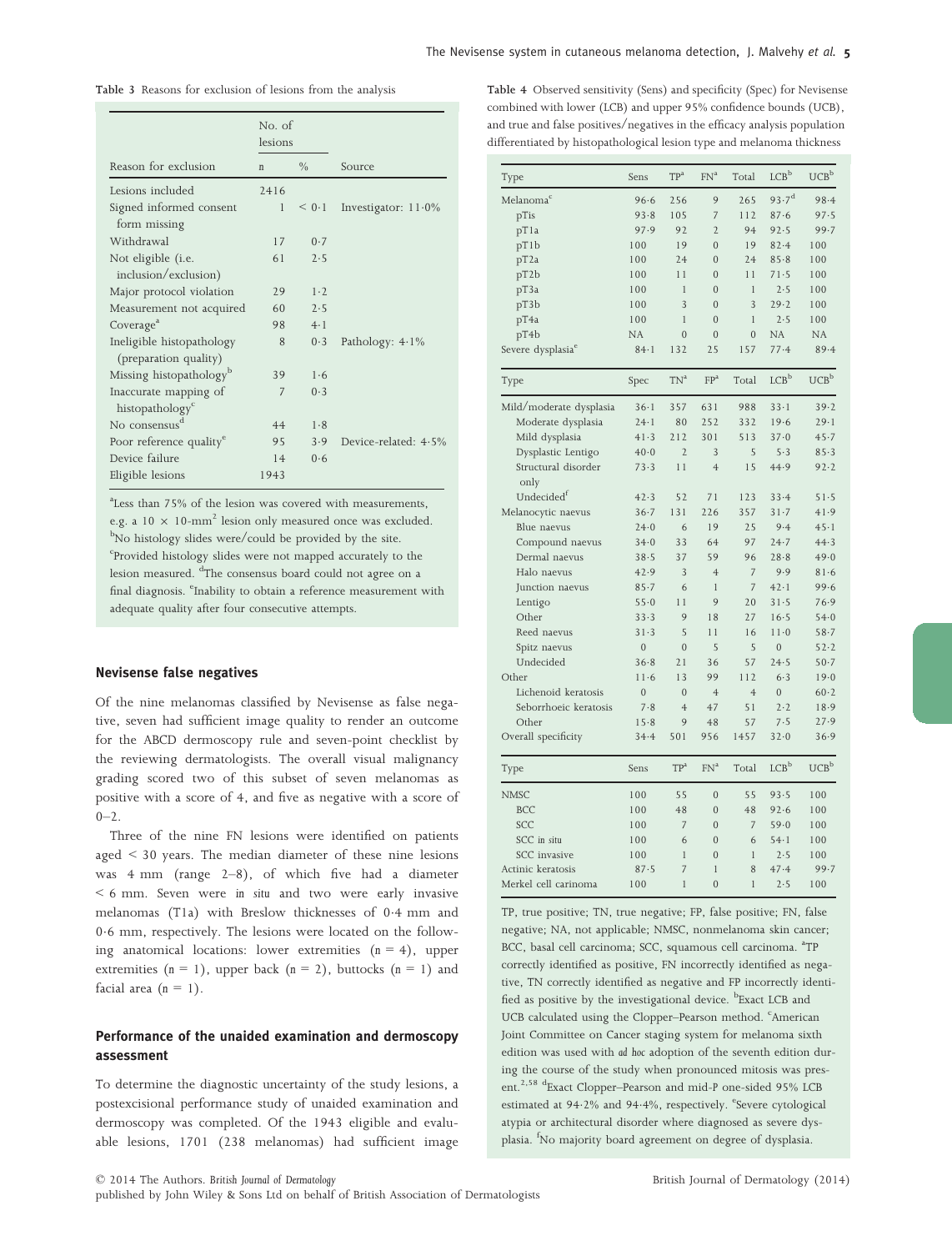

Fig 1. The study's histopathological gold standard plotted against the Nevisense score outcome. EIS, electrical impedance spectroscopy.

quality to enable a classification according to the ABCD rule, ABCD dermoscopy rule and the seven-point checklist.

The result of the dermoscopic and investigational site's histopathological evaluations in conjunction with the Nevisense are presented in Table 5, and grouped according to the study's HGS.

The observed sensitivity with the ABCD dermoscopy rules for melanoma detection with a cut-off of 4.75 and 5.45 was 54 $\cdot$ 2% and 47 $\cdot$ 1%, with an observed specificity of 90 $\cdot$ 1% and 94%, respectively.

The observed sensitivity for melanoma detection with the original and weighted seven-point checklists was 492% and 609% with an observed specificity of 942% and 892%, respectively.

The observed sensitivity for the reviewing dermatologist, when considering the combined features for malignancy (overall visual board malignancy grading), was  $70.6\%$ , with an observed specificity of 814%.

## Performance of the investigational site's histopathologists

The observed sensitivity and specificity for melanoma of the investigational site's histopathologists was 849% (225/265) and  $98.1\%$  (1429/1457), respectively. The observed sensitivity increased with melanoma thickness, from 732% for Tis to 100% for T2b–T4.

## **Safety**

A total of 36 adverse events (AEs) were observed in 28 patients (15%), out of which only three AEs that occurred on three patients  $(0.2\%)$  were defined as definitely related to the device. All AEs related to the device were of mild severity. No serious AEs, serious adverse device effects or unanticipated adverse device effects were observed throughout the entire study.

## **Discussion**

Melanoma detection often poses a challenge in equivocal lesions or in patients with many atypical naevi. Therefore, a component of the clinical work-up and interpretation incorporates not only lesion-specific information, but also patientderived melanoma risk factors, which includes a comparative analysis of all lesions present on a patient. $53-56$  Even if the clinical decision is based on a collective interpretation of all the presently available clinical risk factors, melanomas can still be misdiagnosed as benign lesions.<sup>37</sup> As early detection of melanoma is vital for treatment outcome and survival, $1,2$ 

Table 5 Observed sensitivity and specificity for the dermoscopic, investigational site's histopathology evaluations, as well as the Nevisense result grouped according to the study's histopathological gold standard (HGS). The results are derived from the cohort of eligible and evaluable lesions that had sufficient image quality to render a dermoscopic evaluation

| Type                                         | Seven-point | Seven-point<br>weighted | <b>ABCD</b><br>$d$ ermoscopy $\leq 5.45$ | <b>ABCD</b><br>$d$ ermoscopy $\leq 4.75$ | Malignancy<br>grading <sup>a</sup> | Investigational<br>site's<br>histopathology | Nevisense |
|----------------------------------------------|-------------|-------------------------|------------------------------------------|------------------------------------------|------------------------------------|---------------------------------------------|-----------|
| Melanoma sensitivity                         | 49.2        | 60.9                    | 47.1                                     | 54.2                                     | 70.6                               | 84.5                                        | 97.1      |
| pTis                                         | $28 - 7$    | 43.6                    | $28 - 7$                                 | 37.6                                     | 55.4                               | 73.3                                        | 94.1      |
| pT1a                                         | $57 - 1$    | 65.5                    | $51-2$                                   | $57 - 1$                                 | 75.0                               | 89.3                                        | 98.8      |
| pT1b                                         | 76.5        | 76.5                    | 76.5                                     | 82.4                                     | 88.2                               | $100 - 0$                                   | $100 - 0$ |
| pT2a                                         | 63.6        | 86.4                    | 72.7                                     | 72.7                                     | 90.9                               | 95.5                                        | $100 - 0$ |
| pT2b                                         | 88.9        | $100 - 0$               | 88.9                                     | 88.9                                     | $100 - 0$                          | $100 - 0$                                   | $100 - 0$ |
| pT3a                                         | $100 - 0$   | $100 - 0$               | $100 - 0$                                | $100 - 0$                                | $100 - 0$                          | $100 - 0$                                   | $100 - 0$ |
| pT3b                                         | $100 - 0$   | $100 - 0$               | $66 - 7$                                 | $100 - 0$                                | $100 - 0$                          | $100 - 0$                                   | $100 - 0$ |
| pT4a                                         | $100 - 0$   | $100 - 0$               | $\overline{0}$                           | $100 - 0$                                | $100 - 0$                          | $100 - 0$                                   | $100 - 0$ |
| Severe dysplasia<br>sensitivity <sup>b</sup> | $12-1$      | 24.8                    | 12.8                                     | 20.8                                     | 38.3                               | <b>NA</b>                                   | 83.9      |
| Overall specificity                          | 94.2        | 89.2                    | 94.0                                     | 90.1                                     | 81.4                               | 98.0                                        | 35.8      |

All values given as a percentage. NA, not applicable. <sup>a</sup>Overall malignancy grading as determined by the visual classification board with a fixed cut-off at 4. <sup>b</sup>Severe cytologic atypia or architectural disorder where diagnosed as severe dysplasia.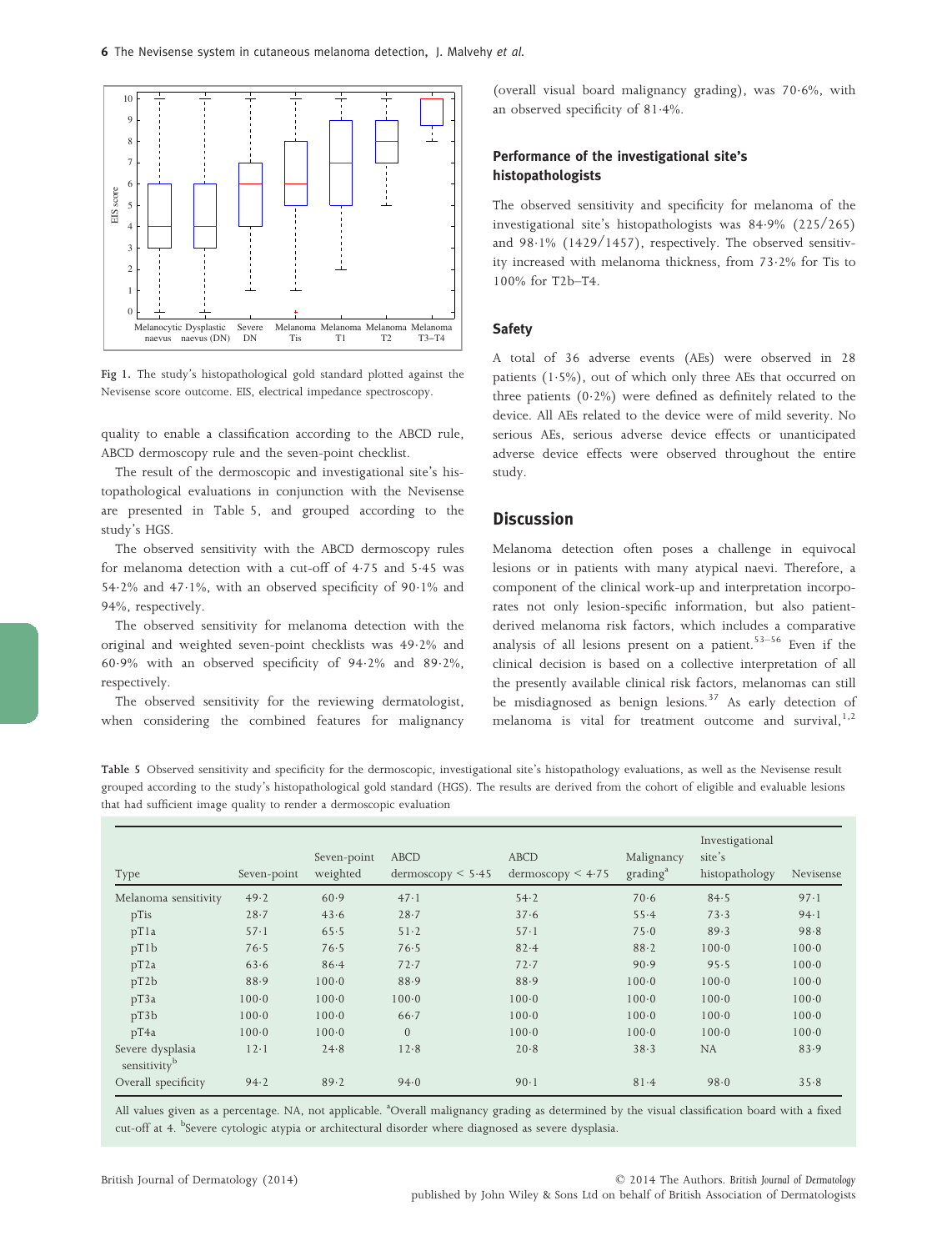additional objective information that could assist in the early detection of melanoma could significantly reduce the morbidity related to the unnecessary removal of benign lesions and has the potential to improve mortality through early diagnosis.

In this study, a postexcision evaluation of the isolated performance of dermoscopy was conducted according to three dermoscopic classification algorithms in which the evaluator was presented with the clinical and dermoscopic images of all excised lesions from a patient. The results show that a considerable amount of the included melanomas were equivocal lesions with insufficient dermoscopic criteria to be classified as malignant.

There are several plausible explanations for the relatively low sensitivity  $(47.1-70.6%)$  observed in the postexcisional dermoscopic evaluation with limited clinical data. Firstly, the evaluation was conducted on a cohort of 850% *in situ* and early invasive melanomas. In addition, the evaluations were completed by dermatologists with 2–5 years of experience in dermoscopy, with additional support in difficult cases. Most importantly, the evaluators did not have the added benefit of comparative analysis of all lesions present on the patients, i.e. they could only base their judgement on the excised lesions.

While the outcome of the dermoscopy assessment might have been different if the lesions had been evaluated by more experienced dermoscopists, the results of the study likely reflect the dermoscopic acumen of an average dermatologist. It has to be stressed that almost all lesions were removed owing to some clinical concern for melanoma, as it would not be ethical to excise lesions deemed benign clinically, except for functional or cosmetic reasons. As mostly preselected equivocal lesions destined for excision were included in the study, the dermoscopic diagnostic performance is not a true reflection of the performance in normal clinical practice. However, it gives an insight into the isolated performance of dermoscopy on equivocal lesions submitted for biopsy, which is the intended use of Nevisense.

Nevisense was able to achieve a high sensitivity (966%) in a melanoma cohort consisting mostly of *in situ* and early invasive melanoma without fully compromising the specificity (344%). The observed sensitivity of the device increased with Breslow thickness, and no invasive melanoma at stages T1b– T4 were missed by the device. Cases where the investigational device gave a false negative reading occurred mostly in small lesions with few or no dermoscopic features, and with low cellularity.

Two early-stage invasive melanomas were inaccurately classified as negative, but in both cases compliance with the measurement procedure could not be fully verified. In fact, for one lesion the verification data were missing, and the other lesion had not been fully covered with measurements. As the system only detects changes that occur directly underneath the electrode, it is important that the lesions are measured completely and/or that the most suspicious malignant part of the lesion is measured to ensure as accurate a reading as possible. A review of the 98 lesions excluded owing to coverage issues included a total of 22 melanomas, of which the device still accurately classified 20 as positive. These are good results, as for some cases only 250% of the surface had been measured with the device, suggesting that even though coverage is important, it is not vital in most cases.

The overall observed specificity was 344%. Approximately one-third of the equivocal lesions submitted for biopsy in the study were accurately identified as negative by the device and thus would not have needed a biopsy. Furthermore, the high observed NPV of  $98.2\%$  – equal to that of the observed NPV of histology in the study – ensures that few melanomas will be inaccurately left untreated when given a low score by the device.

There are two additional results that are important to highlight. Firstly, a high proportion of seborrhoeic keratoses were inaccurately classified as positive. The high ratio of positive readings was anticipated as this has been observed in previous studies, mainly owing to the typically high degree of structural changes compared with normal skin. However, the system is intended to be used by dermatologists or clinicians trained in the diagnosis of skin cancer who will almost always recognize seborrhoeic keratoses clinically and would therefore seldom apply Nevisense to these lesions. Secondly, the observed sensitivity of  $100.0\%$  in NMSC is extremely valuable as these malignancies should not be left untreated. Few other noninvasive technologies are able to identify accurately NMSC, as well as melanoma.

The observed sensitivity and specificity presented do not take into account the clinical information regarding the full extent of the patient's history, as well as the comparative analysis with other lesions, which has been shown to be critical in the clinical decision of whether to excise a lesion or not. However, in reality, clinicians often end up performing single lesion examinations owing to factors such as time constraints; as such, the isolated performance of the dermoscopy evaluation would reflect their diagnostic accuracy.<sup>57</sup> As can be discerned from Table 5, a large number of melanomas included in the study were equivocal lesions and hard to differentiate from nonmalignant equivocal lesions.

The Nevisense system is intended for use on cutaneous lesions with one or more clinical or historical characteristics of melanoma. The system is designed to be used when a clinician chooses to obtain additional information when considering excision and is not meant to be used to confirm a clinical diagnosis of melanoma. It should be used by physicians trained in the clinical diagnosis of skin cancer to ensure the system result is one element of the overall clinical assessment. Not only should the negative or positive EIS outcome be incorporated into the assessment, but also the EIS score, as it is coupled with the stage and severity of a lesion.

In summary, Nevisense has been shown to be an accurate and safe device that should be used in conjunction with the clinical risk assessment for patients with suspicion of melanoma in the intended use population. A negative or positive EIS reading in combination with the score outcome should be used as guidance for whether a lesion should be excised or not.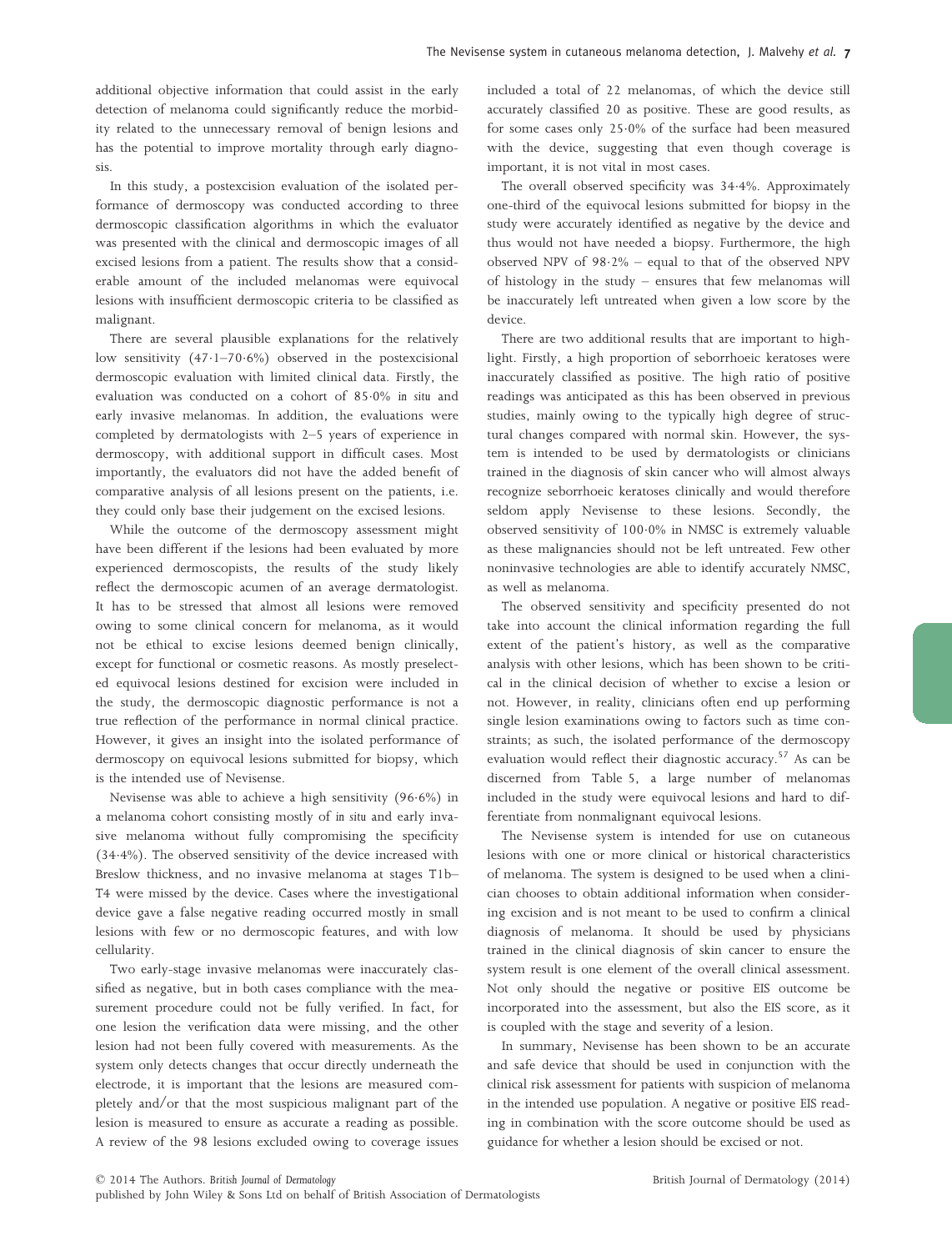## Acknowledgment

We would like to thank Ragnar Jonell from the Department of Dermatology, Läkarhuset Gothenburg, Sweden, and Shasa Hu from the Department of Dermatology and Cutaneous Surgery, University of Miami, Miami, FL, U.S.A., for their clinical contribution. We would also like to thank Stig Ollmar from the Division of Imaging and Technology, Department of Clinical Science, Intervention and Technology, Karolinska, Sweden, for his valuable comments on the manuscript. SciBase AB, Stockholm, Sweden, is gratefully acknowledged for supporting this study financially.

# References

- 1 Tsao H, Atkins M, Sober A *et al.* Management of cutaneous melanoma. *N Engl J Med* 2004; 351:998–1012.
- 2 Balch C, Gershenwald J, Soong S-J *et al.* Final version of 2009 AJCC melanoma staging and classification. *J Clin Oncol* 2009; 36:6199–206.
- 3 Soyer HP, Smolle J, Leitinger G *et al.* Diagnostic reliability of dermoscopic criteria for detecting malignant melanoma. *Dermatology*  $1995: 190:25-30$
- 4 Binder M, Kittler H, Seeber A *et al.* Epiluminescence microscopybased classification of pigmented skin lesions using computerized image analysis and an artificial neural network. *Melanoma Res* 1998;  $8:261-6$ .
- 5 Lorentzen H, Weismann K, Petersen CS *et al.* Clinical and dermatoscopic diagnosis of malignant melanoma: assessed by expert and non-expert groups. *Acta Derm Venereol* 1999; 79:301–4.
- 6 Collas H, Delbarre M, De Preville PA *et al.* Dermatologists of the Postgraduate Association of Haute-Normandie. Evaluation of the diagnosis of pigmented tumors of the skin and factors leading to a decision to excise. *Ann Dermatol Venereol* 1999; 126:494–500.
- 7 Seidenari S, Pellicani G, Gianetti A. Digital videomicroscopy and image analysis with automatic classification for detection of thin melanomas. *Melanoma Res* 1999; 9:163–71.
- 8 Andreassi L, Perotti R, Rubegni P *et al.* Digital dermoscopy analysis for the differentiation of atypical nevi and early melanoma. *Arch Dermatol* 1999; 135:1459–65.
- 9 Bataille V, Sasieni P, Curley RK *et al.* Melanoma yield, number of biopsies and missed melanomas in a British teaching hospital pigmented lesion clinic: a 9-year retrospective study. *Br J Dermatol* 1999; 140:243–8.
- 10 Benelli C, Roscetti E, Dal Pozzo V. Reproducibility of a dermoscopic method (7FFM) for the diagnosis of malignant melanoma. *Eur J Dermatol* 2000; 10:110–14.
- 11 Stanganelli I, Serafini M, Bucchi LA. A cancer-registry-assisted evaluation of the accuracy of digital epiluminescence microscopy associated with clinical examination of pigmented skin lesions. *Dermatology* 2000; 200:11–16.
- 12 Ganster H, Pinz A, Röhrer R et al. Automated melanoma recognition. *IEEE Trans Med Imaging* 2001; 3:233–9.
- 13 Bafounta ML, Beauchet A, Aegerter P. Is dermoscopy (epiluminescence microscopy) useful for diagnosis of melanoma? *Arch Dermatol* 2001; 137:1343–50.
- 14 Megahed M, Schön M, Selimovic D et al. Reliability of diagnosis of melanoma in situ. *Lancet* 2002; 359:1921–2.
- 15 Offidani A, Simonetti O, Bernardini O *et al.* General practitioners' accuracy in diagnosing skin cancers. *Dermatology* 2002; 205:127– 30.
- 16 Kittler H, Pehamberger H, Wolff K *et al.* Diagnostic accuracy of dermoscopy. *Lancet Oncol* 2002; 3:159–65.
- 17 English D, Burton R, del Mar C *et al.* Evaluation of aid to diagnosis of pigmented skin lesions in general practice: controlled trial randomised by practice. *BMJ* 2003; 327:1–6.
- 18 Argenziano G, Soyer HP, Chimenti S *et al.* Dermoscopy of pigmented skin lesions: results of a consensus meeting via the Internet. *J Am Acad Dermatol* 2003; 48:679–93.
- 19 Carli P, Nardini P, Crocetti E *et al.* Frequency and characteristics of melanomas missed at a pigmented lesion clinic: a registry-based study. *Melanoma Res* 2004; 14:403–7.
- 20 Youl P, Baade P, Janda M *et al.* Diagnosing skin cancer in primary care: how do mainstream general practitioners compare with primary care skin cancer clinic doctors? *Med J Aust* 2007; 187:215– 20.
- 21 Carli P, De Giorgi V, Crocetti E *et al.* Improvement of malignant/ benign ratio in excised melanocytic lesions in the 'dermoscopy era': a retrospective study 1997–2001. *Br J Dermatol* 2004; 150:687–92.
- 22 English DR, Del Mar C, Burton RC. Factors influencing the number needed to excise: excision rates of pigmented lesions by general practitioners. *Med J Aust* 2004; 180:16–19.
- 23 Robinson JK, Nickoloff BJ. Digital epiluminescence microscopy monitoring of high-risk patients. *Arch Dermatol* 2004; 140:49– 56.
- 24 Banky JP, Kelly JW, English DR *et al.* Incidence of new and changed nevi and melanomas detected using baseline images and dermoscopy in patients at high risk for melanoma. *Arch Dermatol* 2005; 141:998–1006.
- 25 Soares T, Laman S, Yiannias J *et al.* Factors leading to the biopsy of 1547 pigmented lesions at Mayo Clinic, Scottsdale, Arizona, in 2005. *Int J Dermatol* 2009; 48:1053–6.
- 26 Chen SC, Pennie ML, Kolm P *et al.* Diagnosing and managing cutaneous pigmented lesions: primary care physicians versus dermatologists. *J Gen Intern Med* 2006; 21:678–82.
- 27 Byrnes P, Ackermann E, Williams I *et al.* Management of skin cancer in Australia. A comparison of general practice and skin cancer clinics. *Aust Fam Physician* 2007; 36:1073–5.
- 28 Nathansohn N, Orenstein A, Trau H *et al.* Pigmented lesions clinic for early detection of melanoma: preliminary results. *Isr Med Assoc J* 2007; 9:708–12.
- 29 Fuller SR, Bowen GM, Tanner B *et al.* Digital dermoscopic monitoring of atypical nevi in patients at risk for melanoma. *Dermatol Surg* 2007; 33:1198–206.
- 30 Vestergaard ME, Macaskill P, Holt PE *et al.* Dermoscopy compared with naked eye examination for the diagnosis of primary melanoma: a meta-analysis of studies performed in a clinical setting. *Br J Dermatol* 2008; 159:669–76.
- 31 Heal CF, Raasch BA, Buettner PG *et al.* Accuracy of clinical diagnosis of skin lesions. *Br J Dermatol* 2008; 159:661–8.
- 32 Menzies S, Emery J, Staples M *et al.* Impact of dermoscopy and short-term sequential digital dermoscopy imaging for the management of pigmented lesions in primary care: a sequential intervention trial. *Br J Dermatol* 2009; 161:1270–7.
- 33 Warshaw EM, Lederle FA, Grill JP *et al.* Accuracy of teledermatology for pigmented neoplasms. *J Am Acad Dermatol* 2009; 61:753–65.
- 34 Rosendahl C, Tschandl P, Cameron A *et al.* Diagnostic accuracy of dermatoscopy for melanocytic and nonmelanocytic pigmented lesions. *J Am Acad Dermatol* 2011; 64:1068–73.
- 35 Salerni G, Carrera C, Lovatto L *et al.* Characterization of 1152 lesions excised over 10 years using total-body photography and digital dermatoscopy in the surveillance of patients at high risk for melanoma. *J Am Acad Dermatol* 2012; 67:836–45.